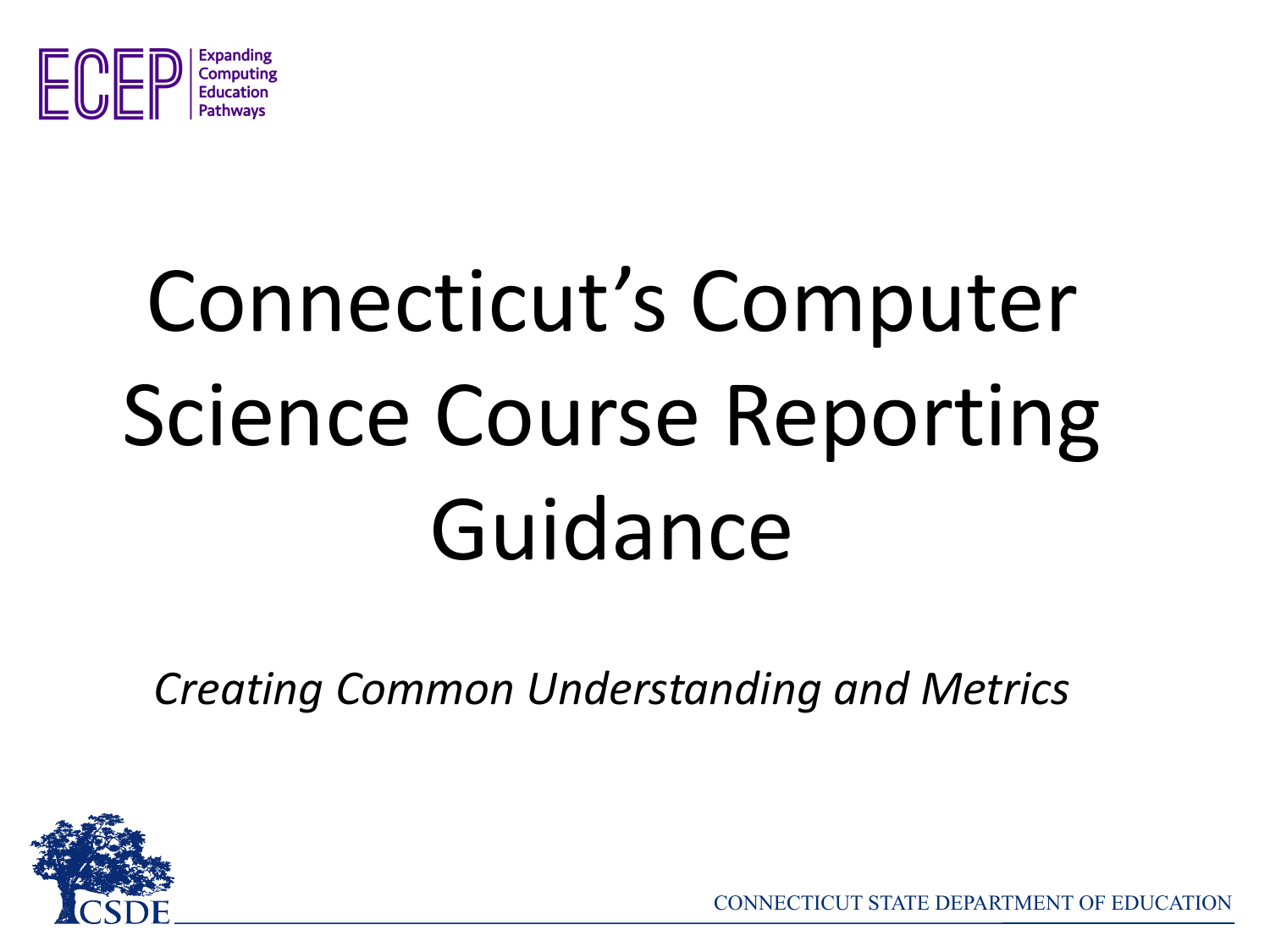

#### Welcome

#### The team:

- **Susan Auchincloss**
- Danielle Bousquet
- **Jackie Corricelli**
- **Seth Freeman**
- Jennifer Michalek
- Chinma Uche

This project was funded by Expanding Computing Education Pathways [\(ECEP\)](https://ecepalliance.org/)

We would like to thank the following school districts for helping with this guide:

- **Bridgeport**
- CREC<sub></sub>
- **New Haven**
- **New London**
- **Newtown**

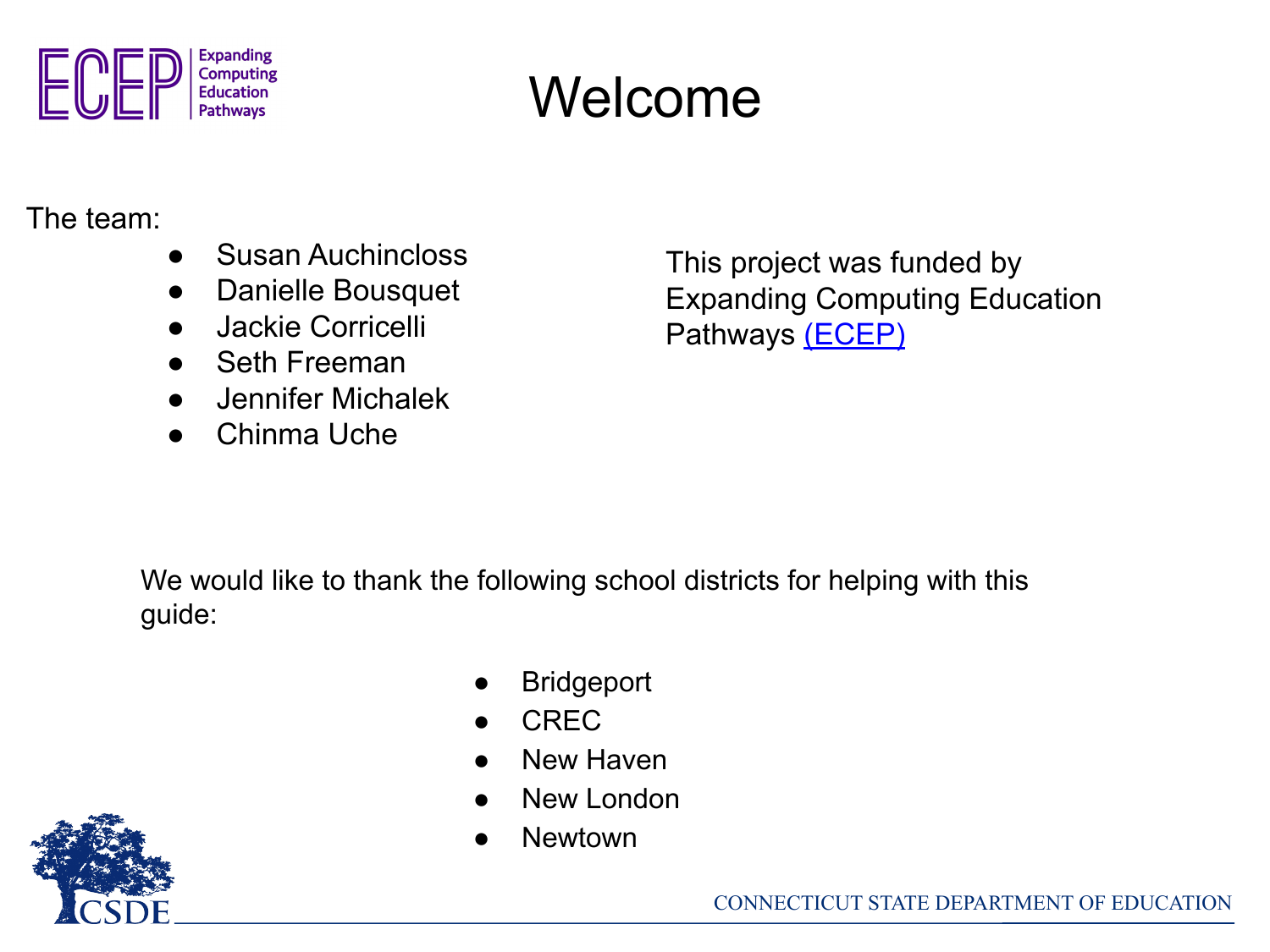

Why a new Computer Science Course Code Guide

Improve and enhance the data collection systems and processes

> Better articulate broadening participation in computer science (BPC) goals as outlined in the State Computer Science Plan

Assess the effectiveness of BPC initiatives to expand capacity, access, participation and experience of underrepresented minority students and girls in CS.



CONNECTICUT STATE DEPARTMENT OF EDUCATION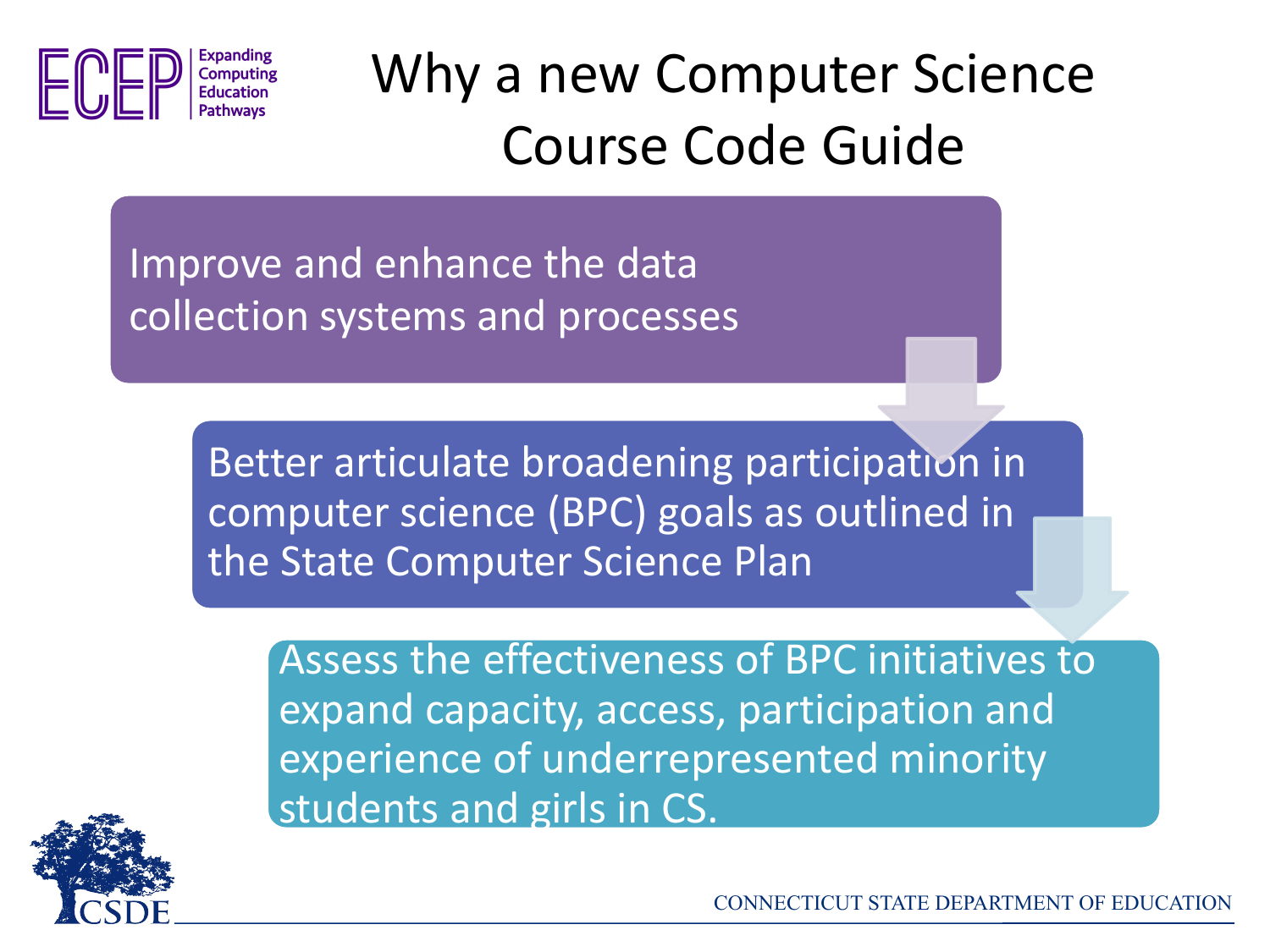

### The Process of Developing the New Guide

- Utilized current data systems to understand computer science reporting trends and accuracy.
- Partnered with a variety of school districts to understand challenges of computer science course reporting
- Prepared CS Course Reporting Guidance based upon New England Metrics Project and with input from school districts
- Obtained feedback from districts

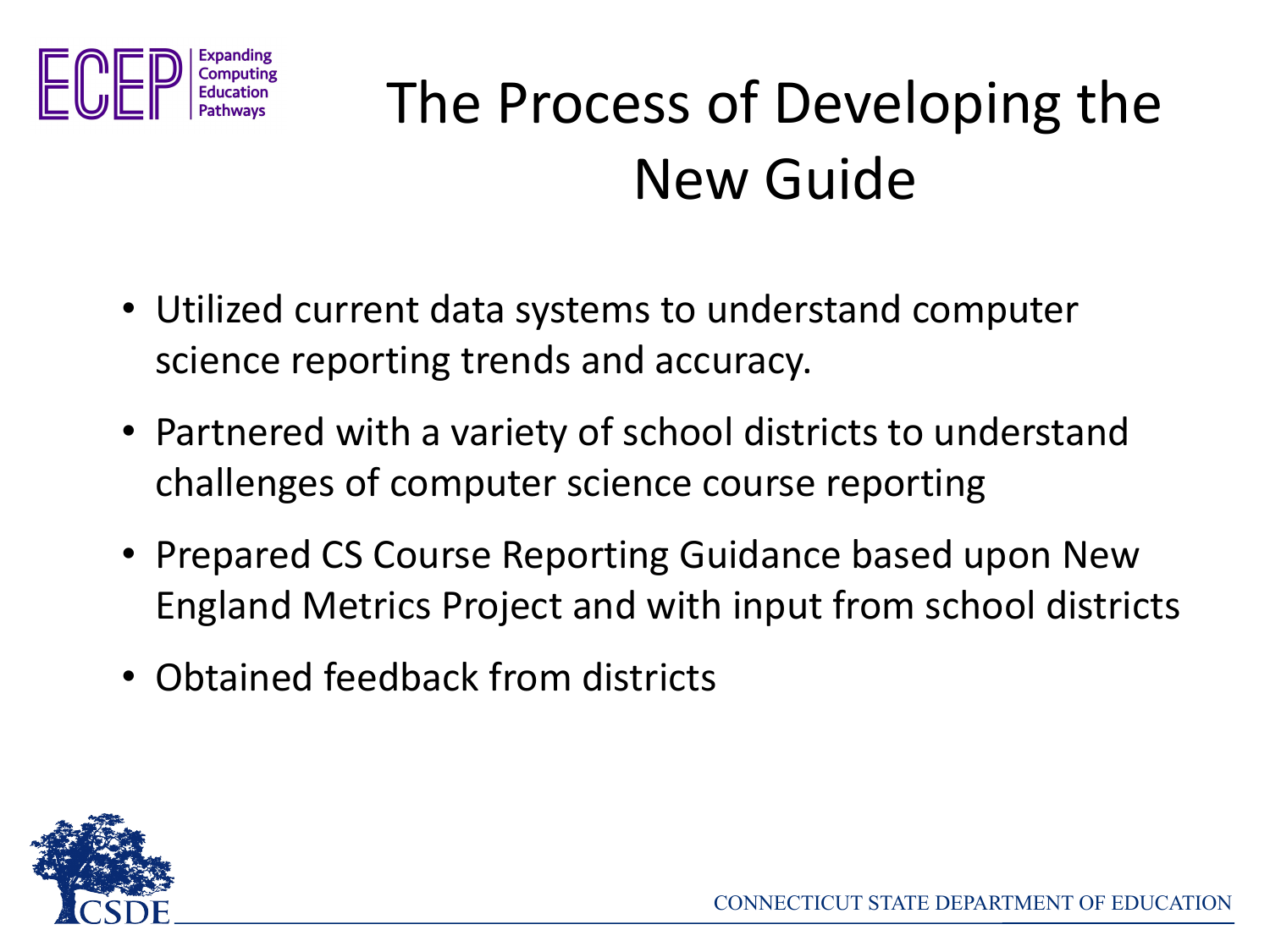

## Anticipated Impact

- Understand the challenges and barriers to accurate CS reporting
- Engage with districts on course reporting expectations
- Greater awareness on the part of districts on the importance of accurate reporting
- Increased understanding by school districts on which elements constitute a computer science course

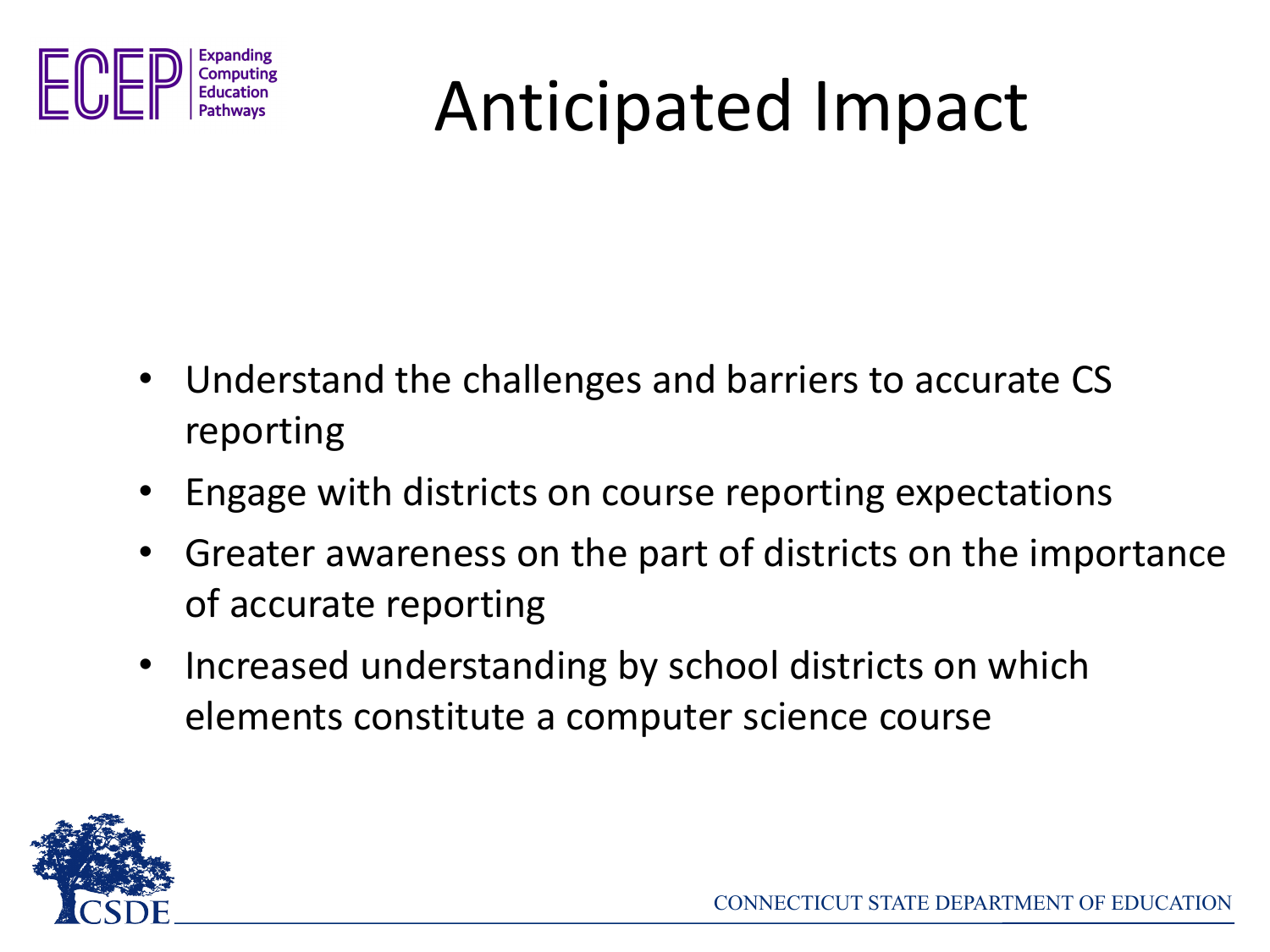

## Computer Science State Plan

- **●** Current Landscape and Strategic Goals
	- Landscape Report
	- Strategic Goals
- **●** Diversity
- **●** Teacher Pipeline
	- Professional Learning
	- Certification and Licensure
	- Preservice Programs
- **●** Curriculum and Courses
	- Standards
	- Curriculum
	- Graduation Requirements
- **●** Outreach
- **●** Funding

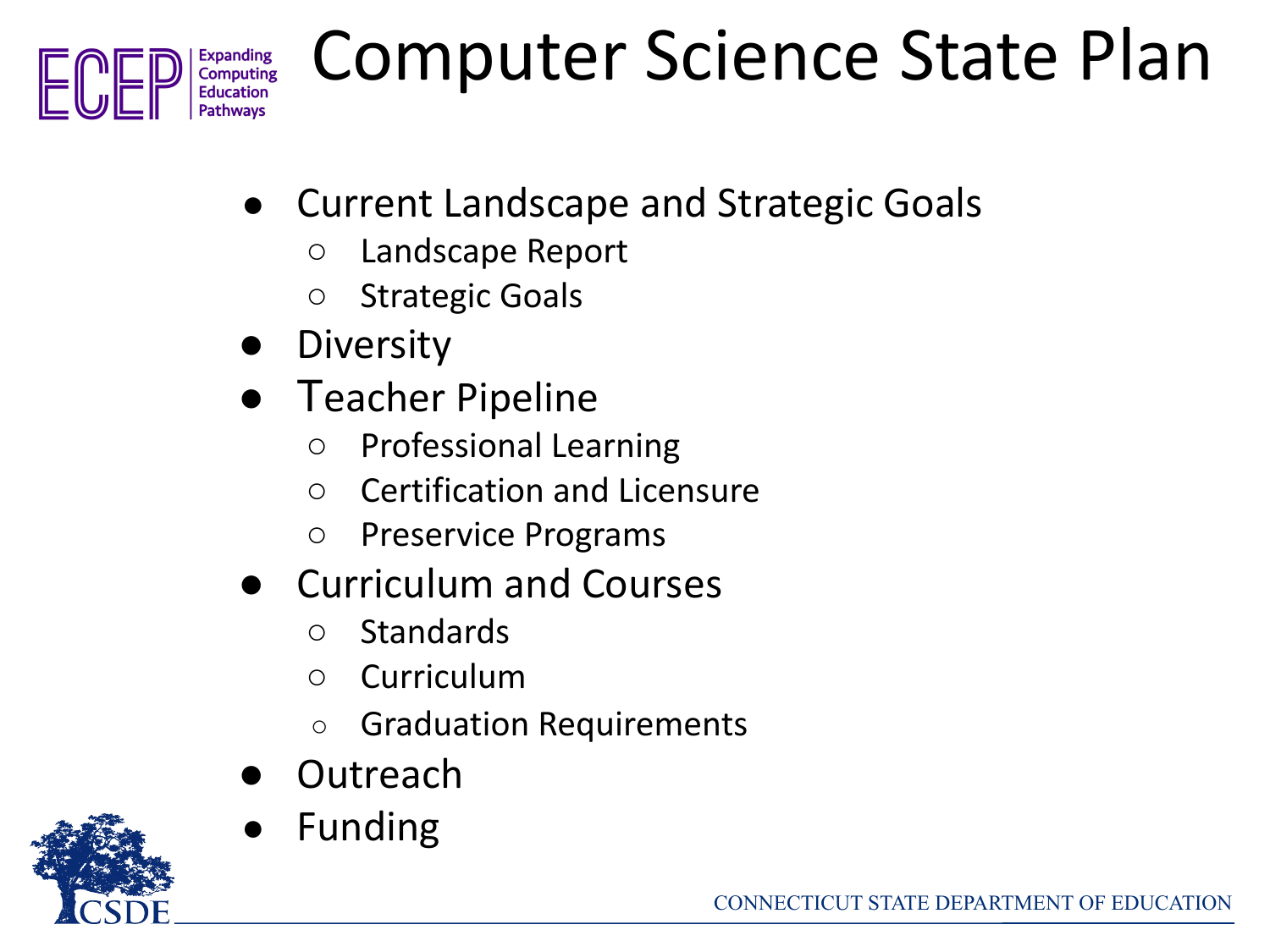

### Goals

- Provide common understanding of computer science
- Promote accurate course reporting
- Enable measurement of impact from computer science initiatives
- Identify trends in Connecticut computer science education

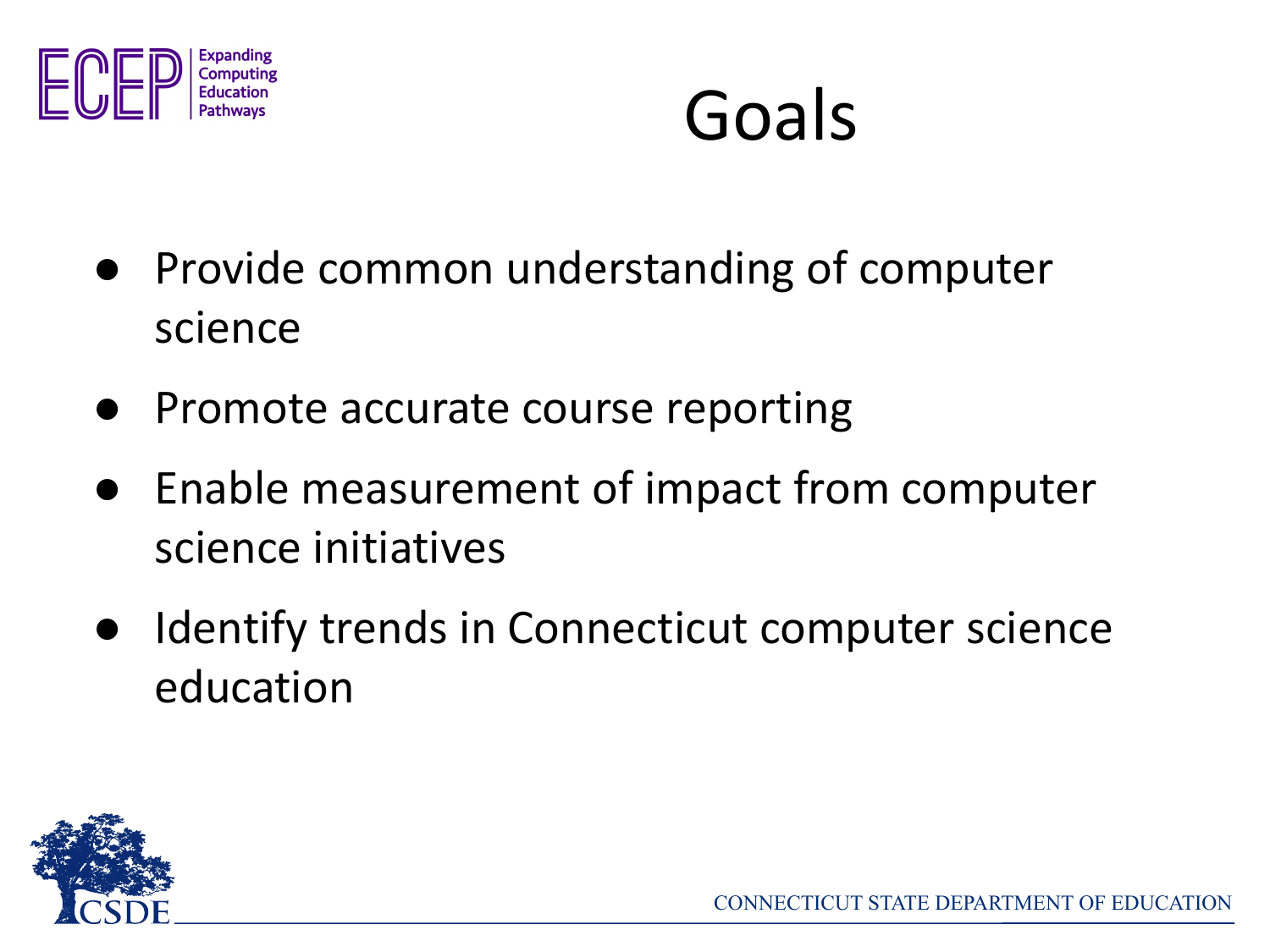

### CS Cross Endorsement

#### **Option 1**

A major in computer science or at least 30 semester hours of credit related to computer science including study in each of the following areas:

- •Computing Systems
- •Networks and the Internet
- •Data and Analysis
- •Algorithms and Programming
- •Impacts of Computing,

*Note: At least 12 semester hours of credit must be specific to computer science.*

#### **Option 2**

#### **Subject Area Assessment:**

Passing score on Praxis II

Computer Science Test #5652

Qualifying Score of 149

[https://www.ets.org/praxis/prepare/mat](https://www.ets.org/praxis/prepare/materials/5652) [erials/5652](https://www.ets.org/praxis/prepare/materials/5652)

**Applying for cross-endorsement:**

**[Requirements](https://portal.ct.gov/SDE/Certification/Special-Subject-Cross-Endorsements)** 

CONNECTICUT STATE DEPARTMENT OF EDUCATION [Process](https://portal.ct.gov/SDE/Certification/Cross-Endorsements-and-Adding-an-Additional-Endorsement)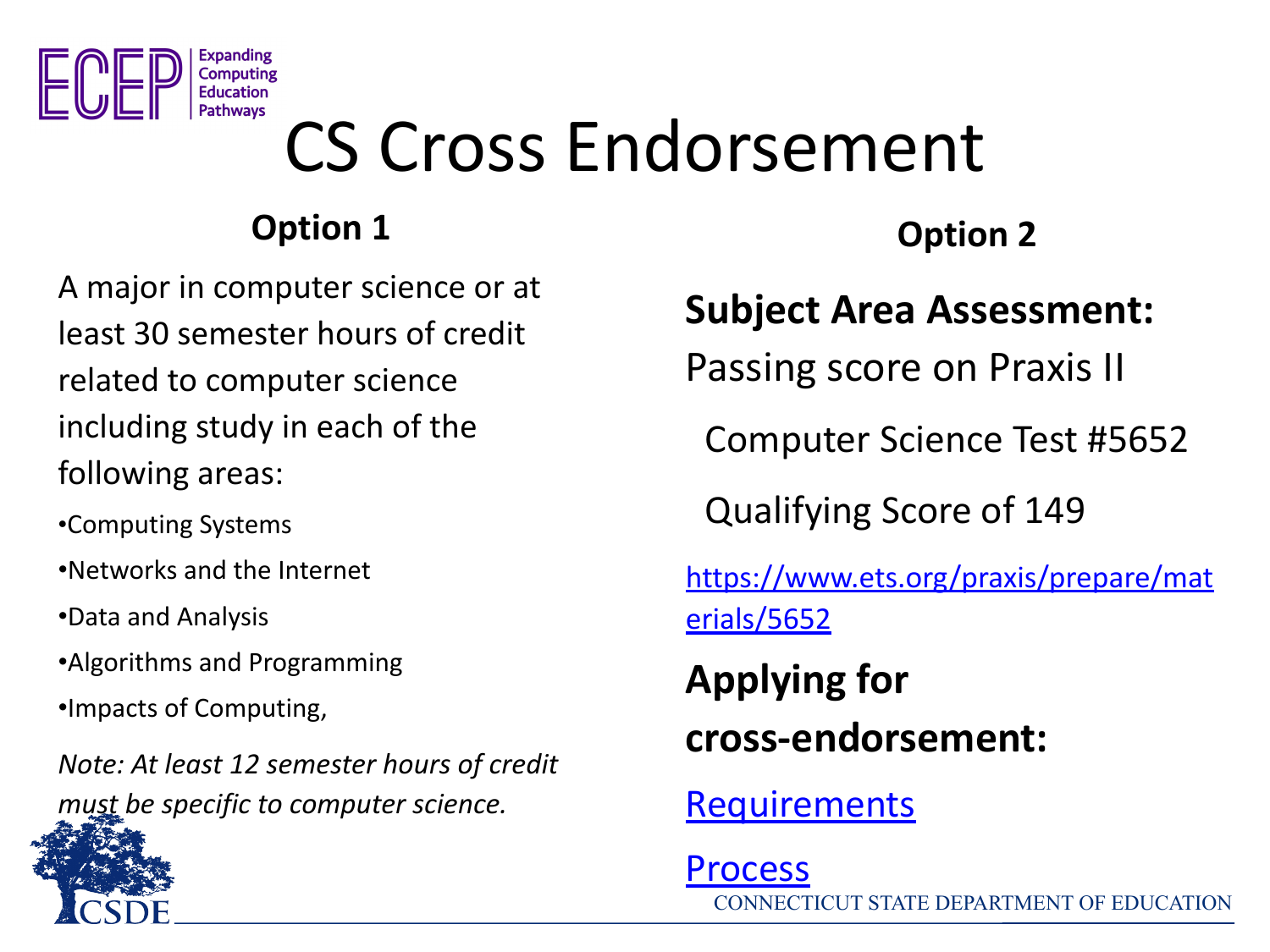

### Certification

#### *When required for computer education*

A certificate shall be required for anyone serving in the employ of a board of education as a teacher of computer technology, computer literacy, computer programming or electronics, data processing, or related courses.

#### *Endorsement requirements*

Courses shall be taught by teachers holding appropriate grade-level certification.

•Assignment data ensures compliance between a teachers assignment and what their endorsement authorizes them to teach

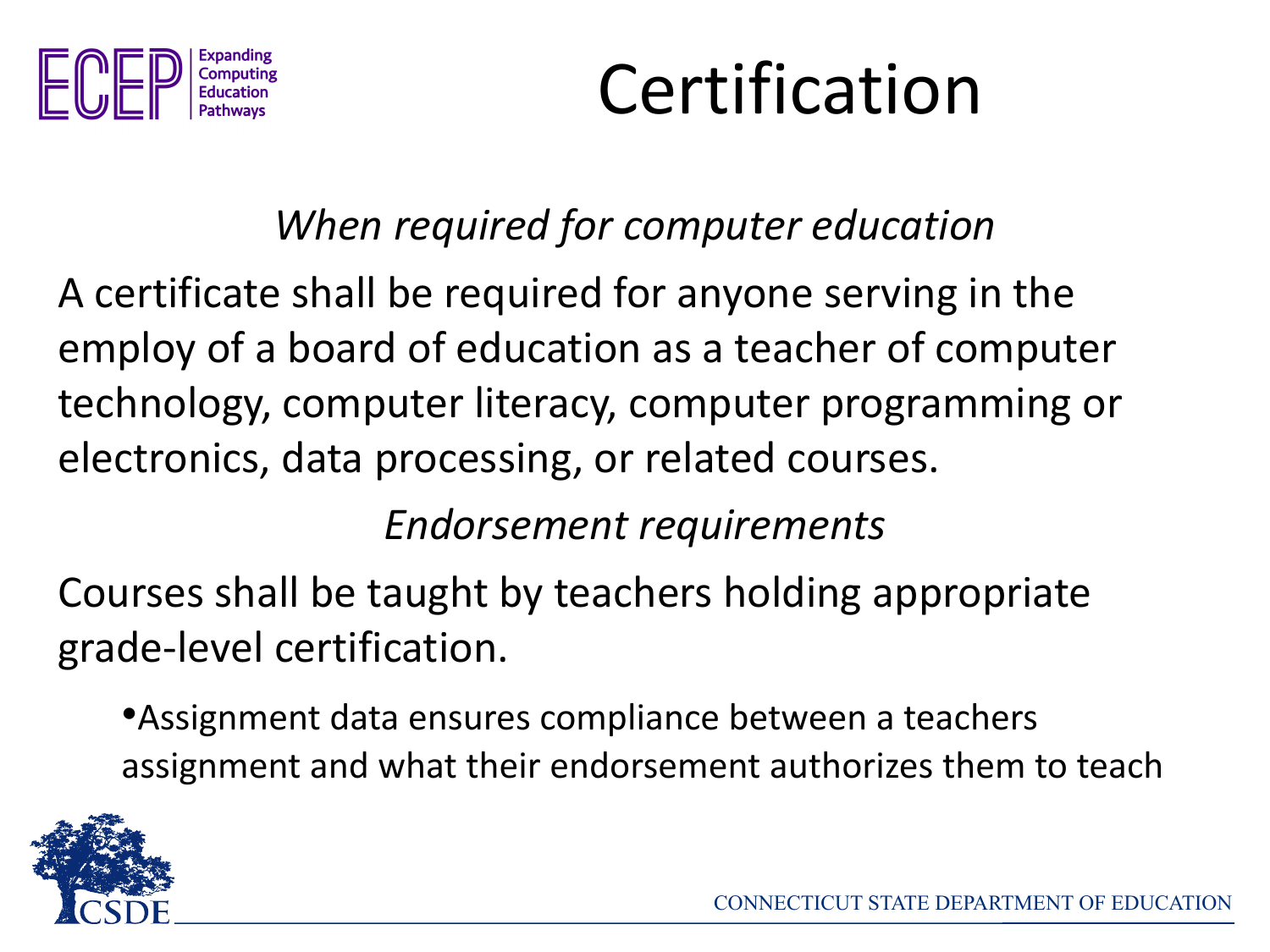

### Credit

- The awarding of credits for specific courses is determined at the local level
- A teachers certification does not dictate the type of credit that can be awarded
- A teachers certification determines what they are authorized to teach and that must align to their assignment
- Class of 2023 requirements include 9 credits in science, technology, engineering and mathematics - include computer science

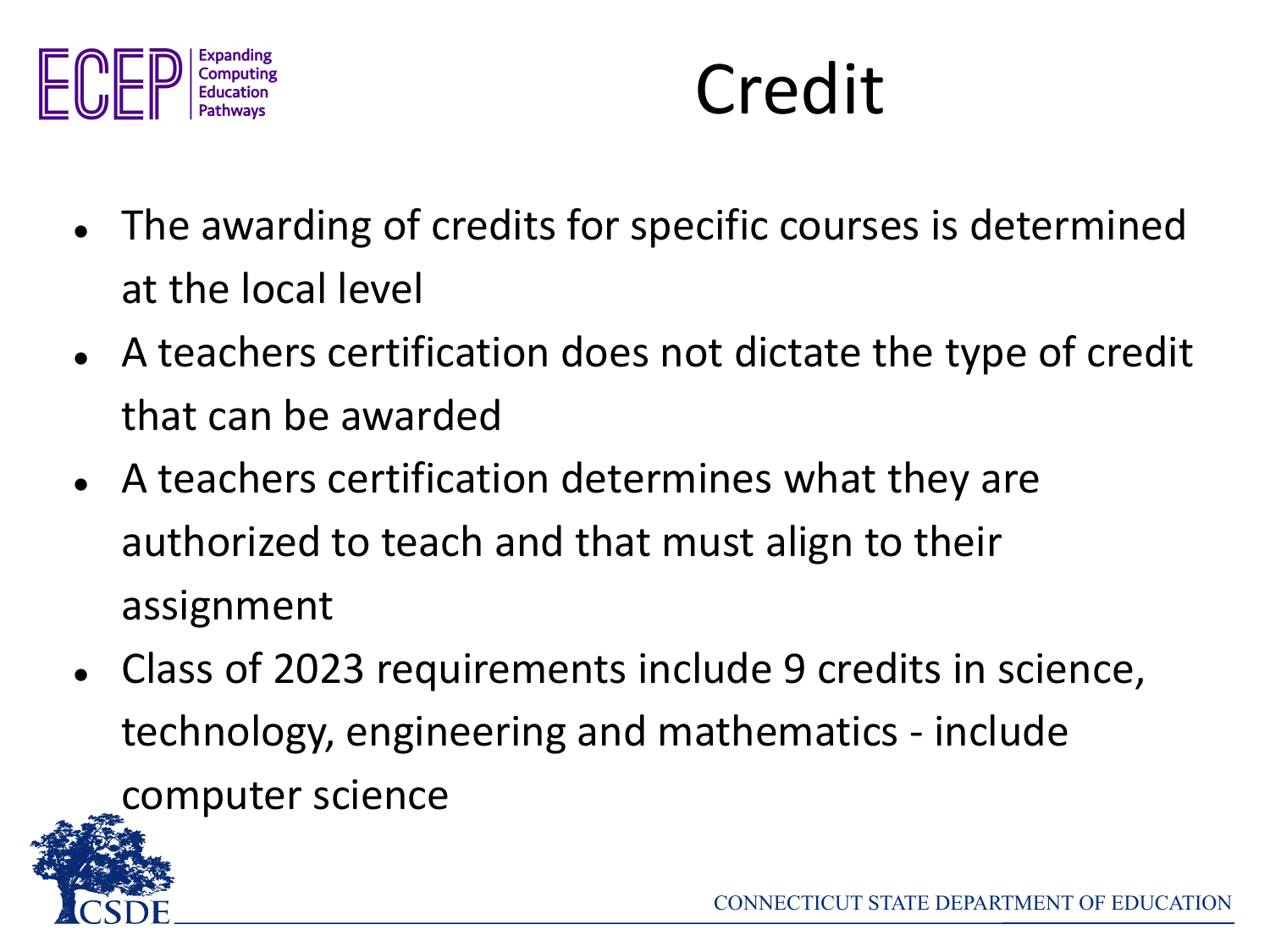

- Works with the existing Teacher-Course-Student (TCS) data collection
	- Changes to NCES/SCED versions 7.0 and 8.0 included
	- Courses will only be counted as a computer science course if they appear in this guide
	- For more information on the TCS data collection, please see the **TCS** help site.

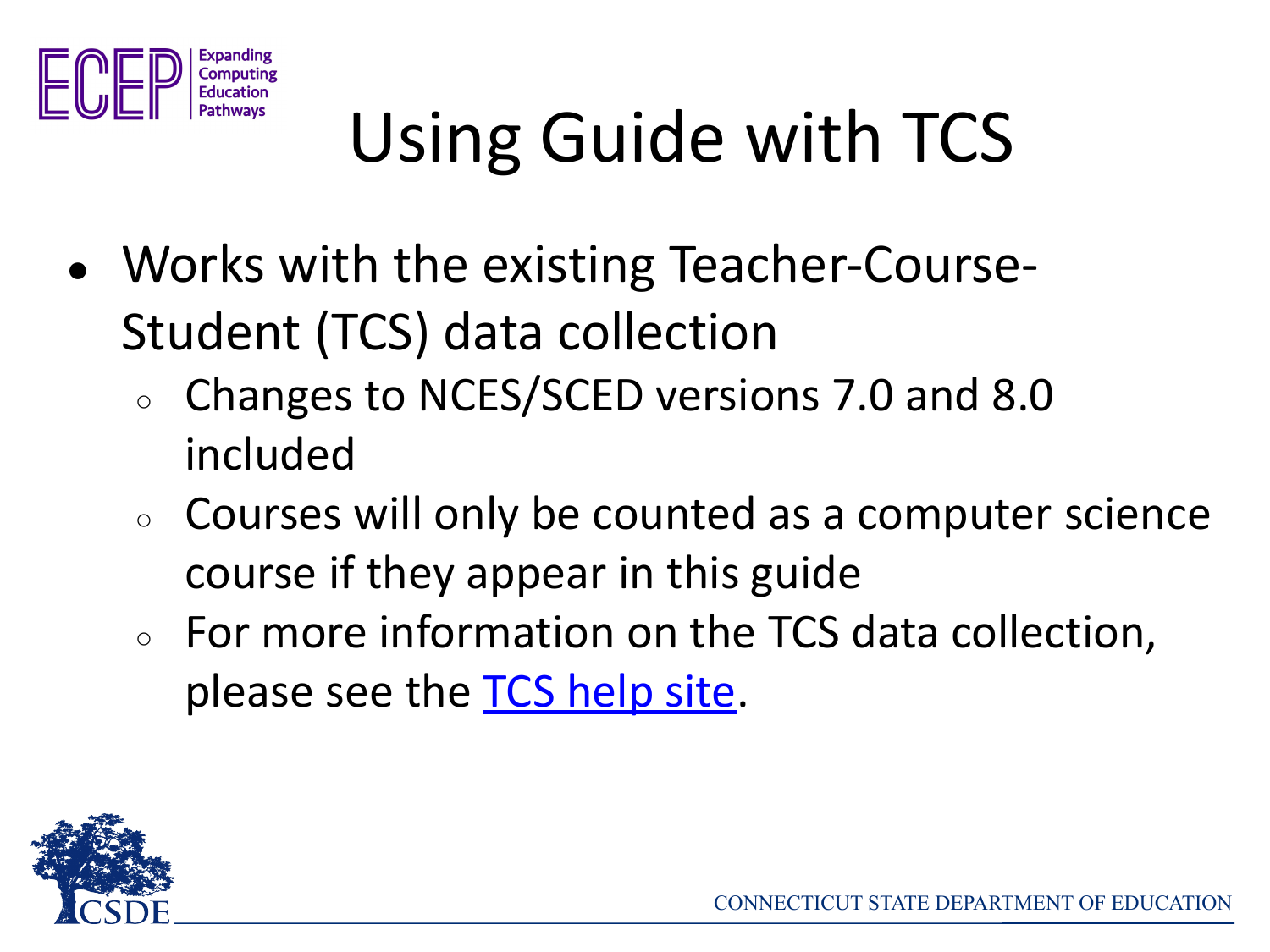



Guide provides assistance with selecting course description codes that will be reported as Computer Science Courses.

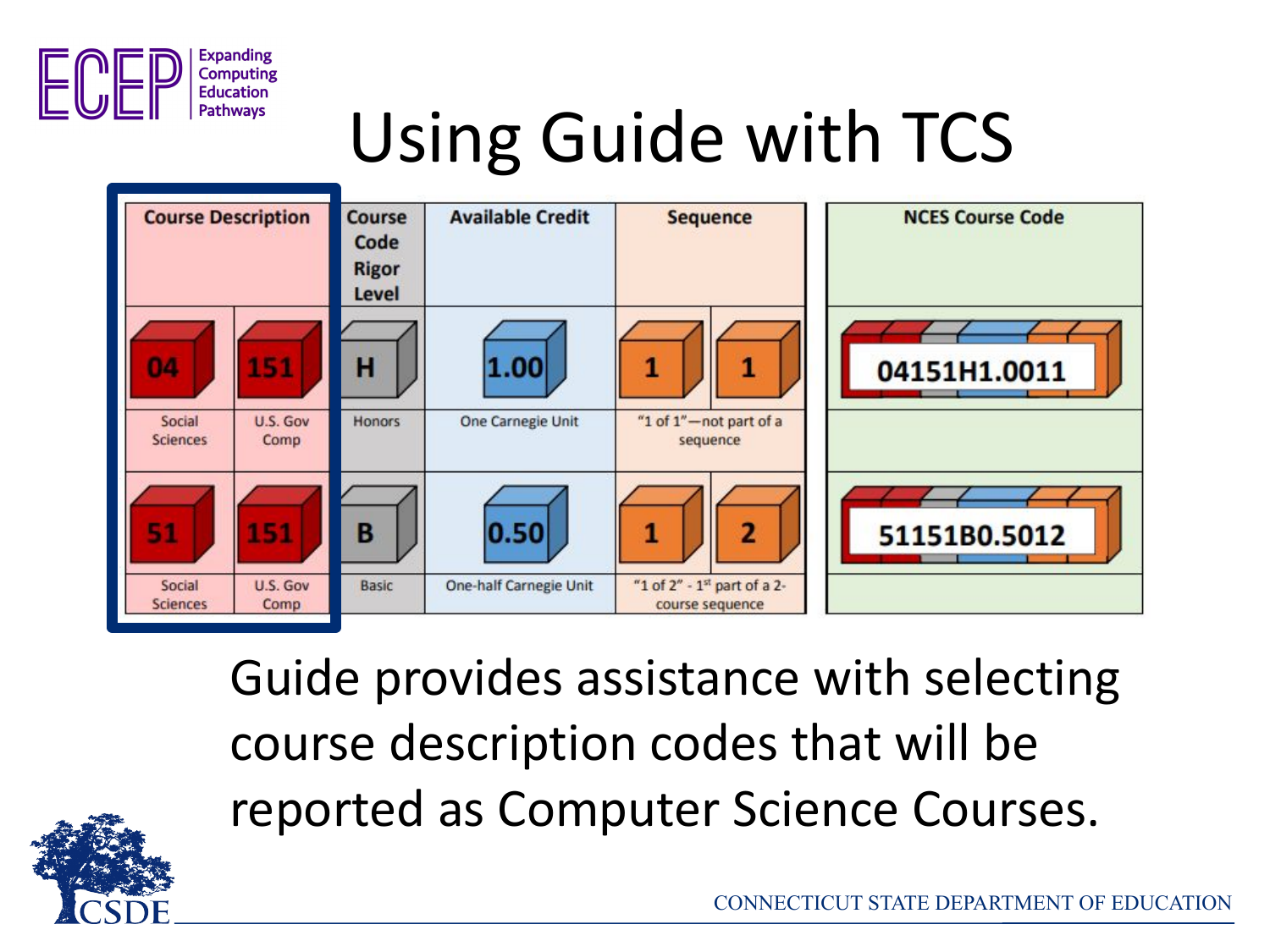



Not all computer science courses fall under the Information Technology (IT) subject area (#10), and not all courses in the IT subject area are computer science courses.

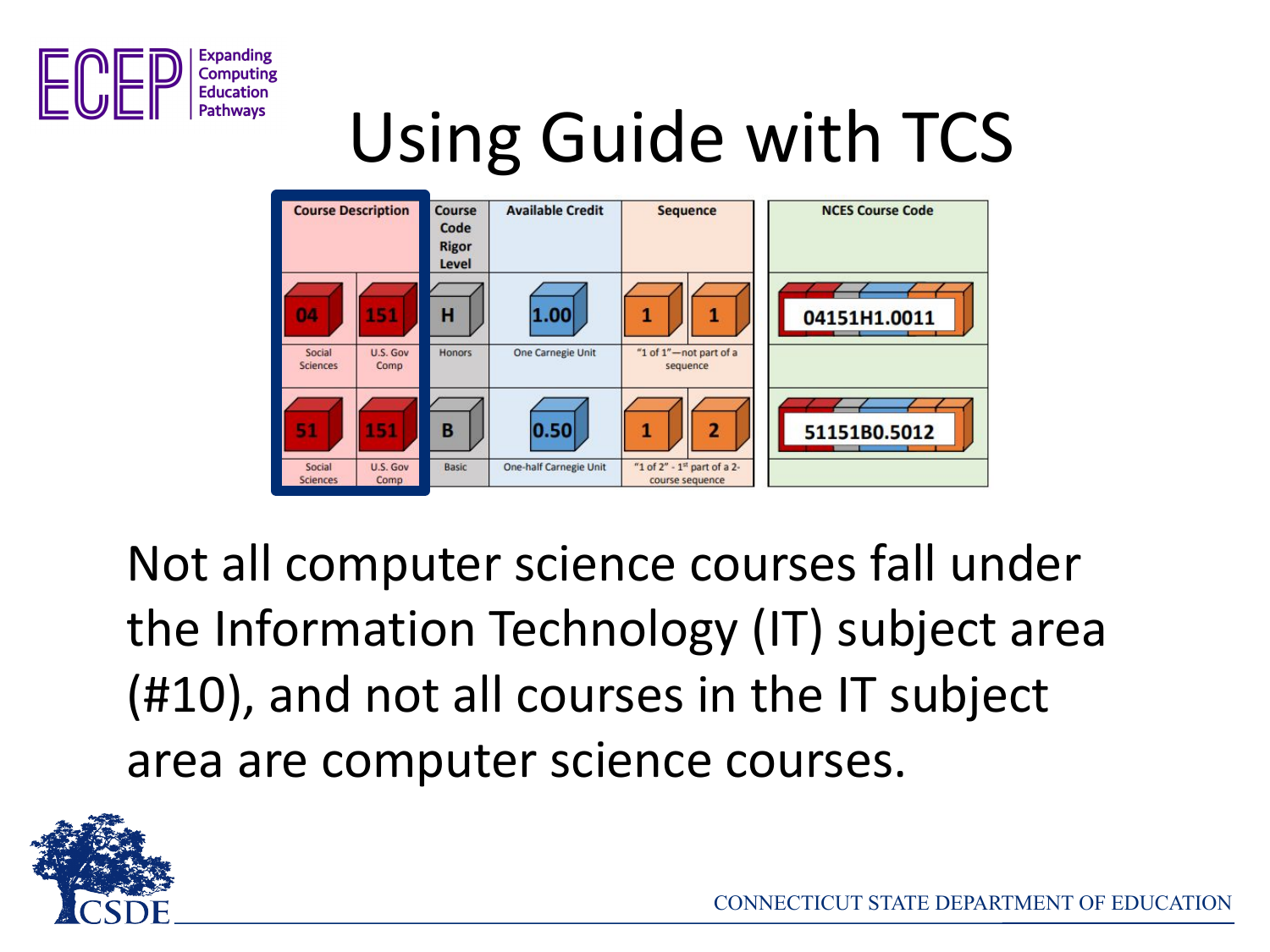



Computer science courses can be at any course rigor level, so long as the description still applies. B=Basic G=General E=Enriched/Advanced H=Honors C=College-Level

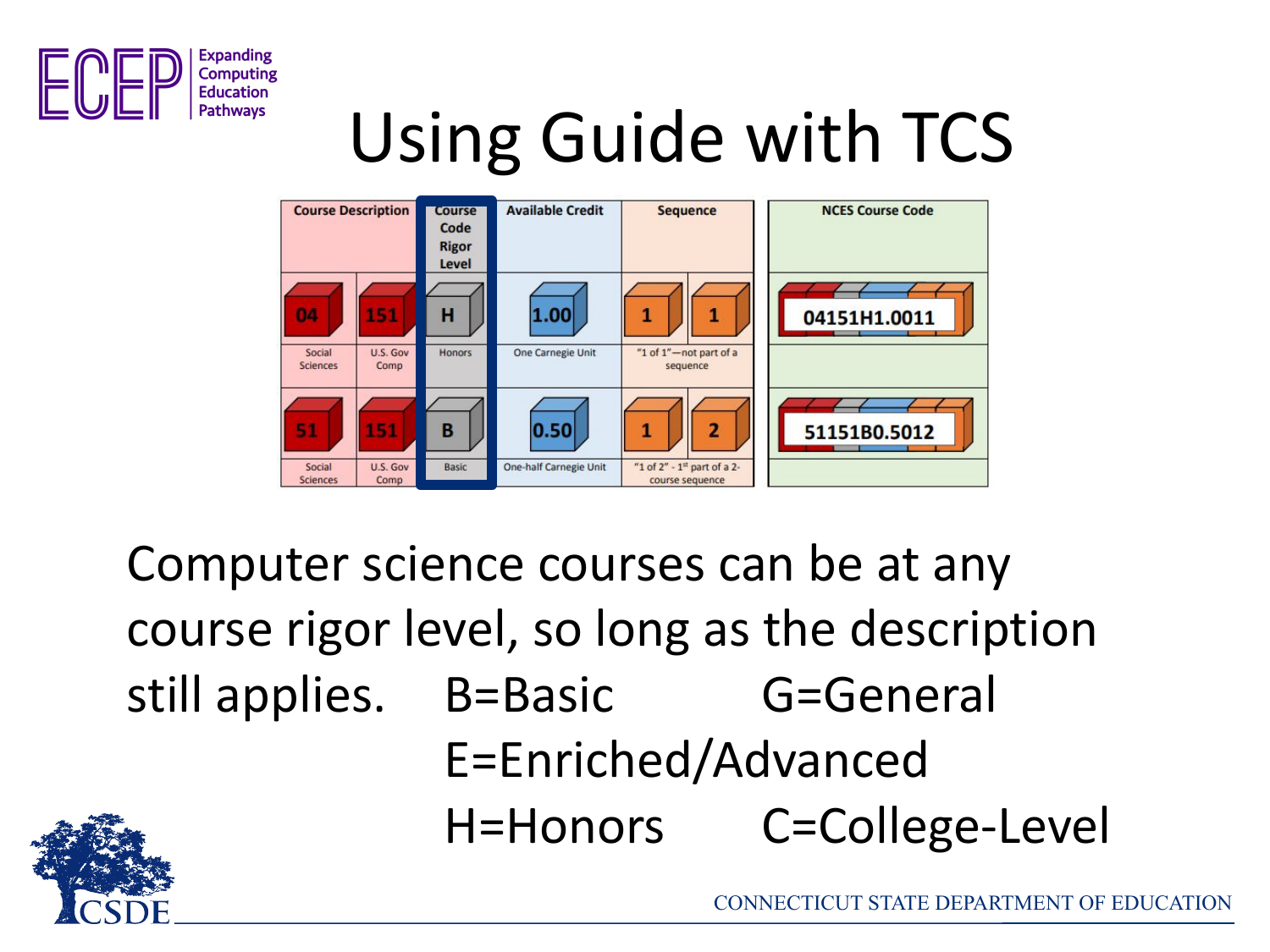



Computer science courses do not have a minimum credit requirement, however they will not be reported as a Career and Technical Education (CTE) course with less than 0.5 credits.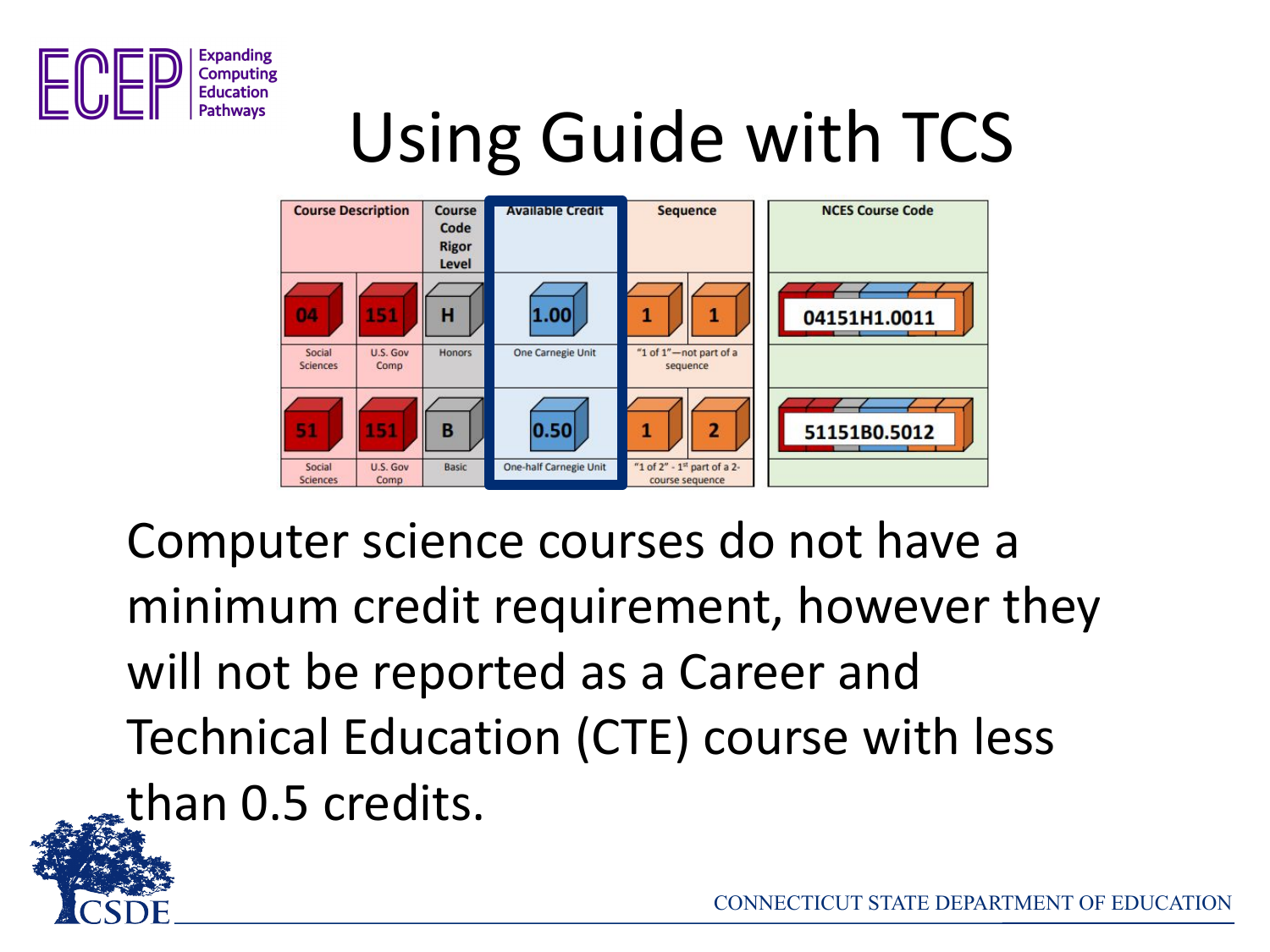



Course Sequence can be used to differentiate two courses with the same course description code that are intended to be taken following one another in cases where two different course codes could not be found. *Note: If the courses in the sequence are taken concurrently, they will not register as different courses.*

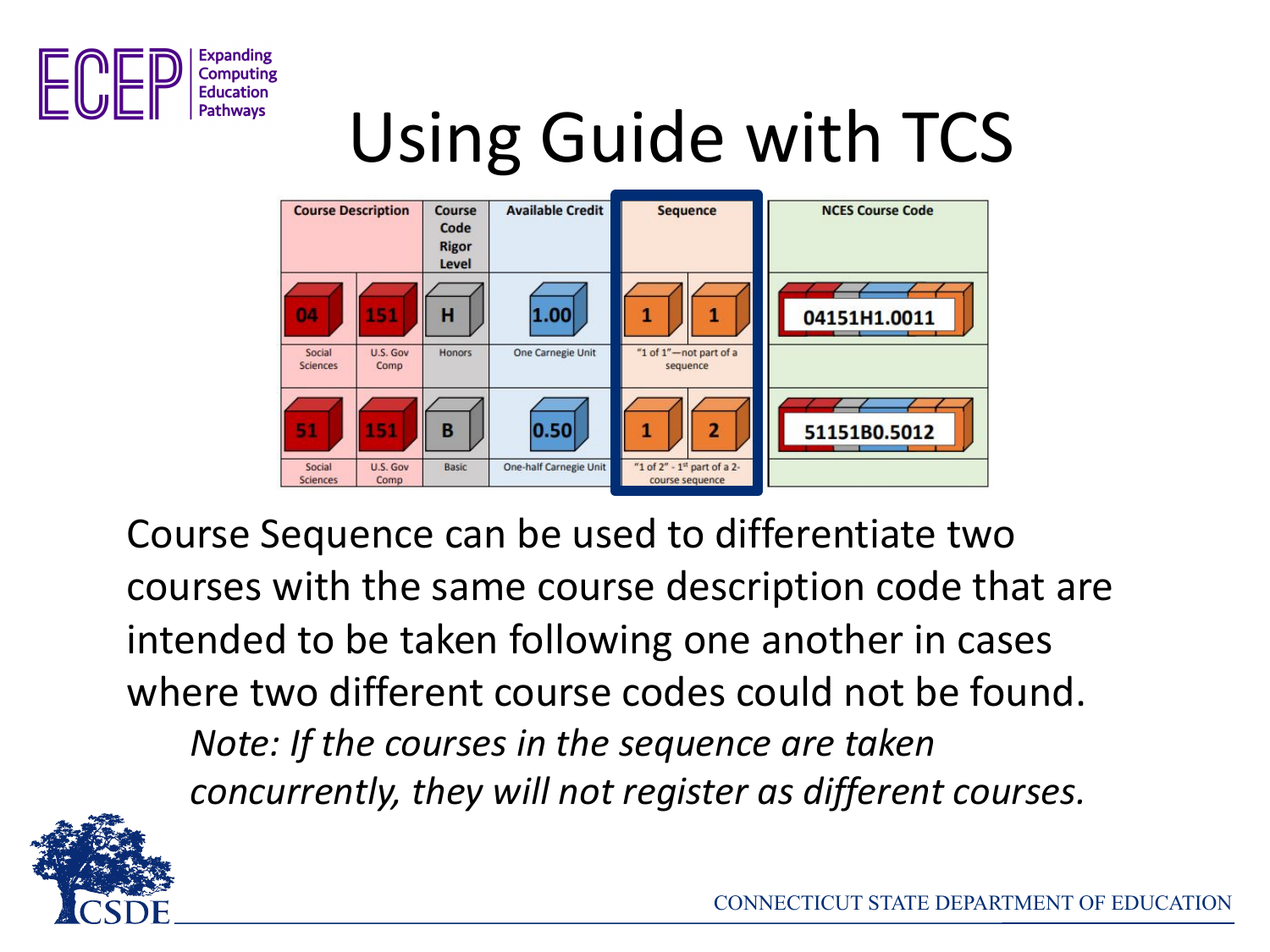

- Example: Java Programming (10155)
- Java vs. Advanced Java
	- $\circ$  If Java is a prerequisite for Advanced Java, use the course sequence to differentiate.
		- Java: 10155G1.0012
		- Advanced Java: 10155G1.0022
	- If the courses cover most of the same material, but one is intended for more advanced students, use the rigor code to differentiate.
		- Java: 10155G1.0011
		- Advanced Java: 10155E1.0011
		- Honors Java: 10155H1.0011

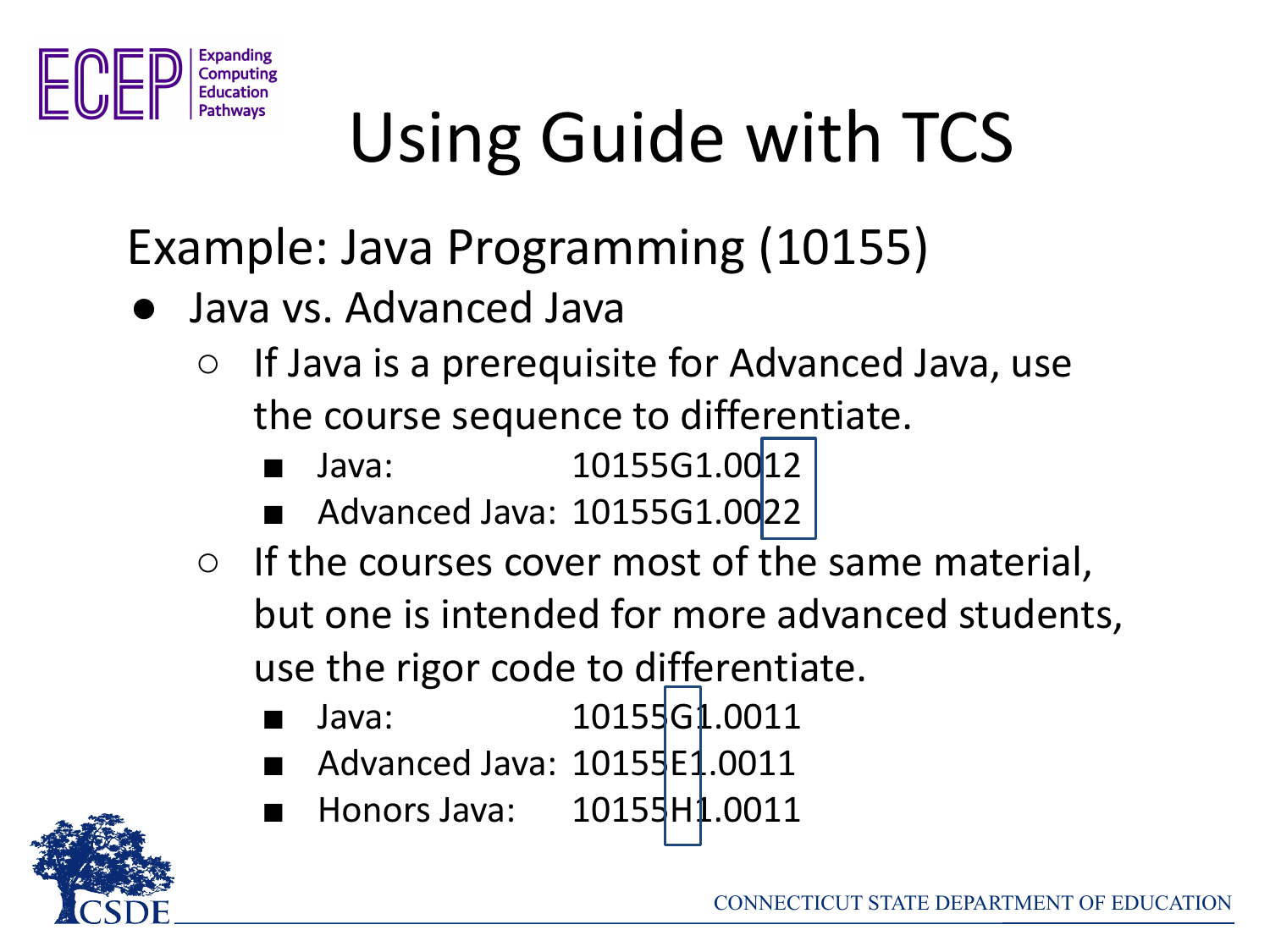

#### Generic Course Codes

Whenever possible, please try to avoid using generic codes such as 10199: Computer Programming - Other



2019-20 Course by Subject Data, available on [edsight.ct.gov](http://edsight.ct.gov/SASStoredProcess/guest?_keyword=&_keywordlevel=District&_program=%2FCTDOE%2FEdSight%2FRelease%2FReporting%2FPublic%2FReports%2FStoredProcesses%2FCoursebySubjectReport&_gradeAGC=All+Grades+Combined&_year=2019-20&_district=State+of+Connecticut&_school=&_subject=All+Subjects&_category=Computer+Programming&_course=All+Courses&_program=%2FCTDOE%2FEdSight%2FRelease%2FReporting%2FPublic%2FReports%2FStoredProcesses%2FCoursebySubjectReport)

CONNECTICUT STATE DEPARTMENT OF EDUCATION

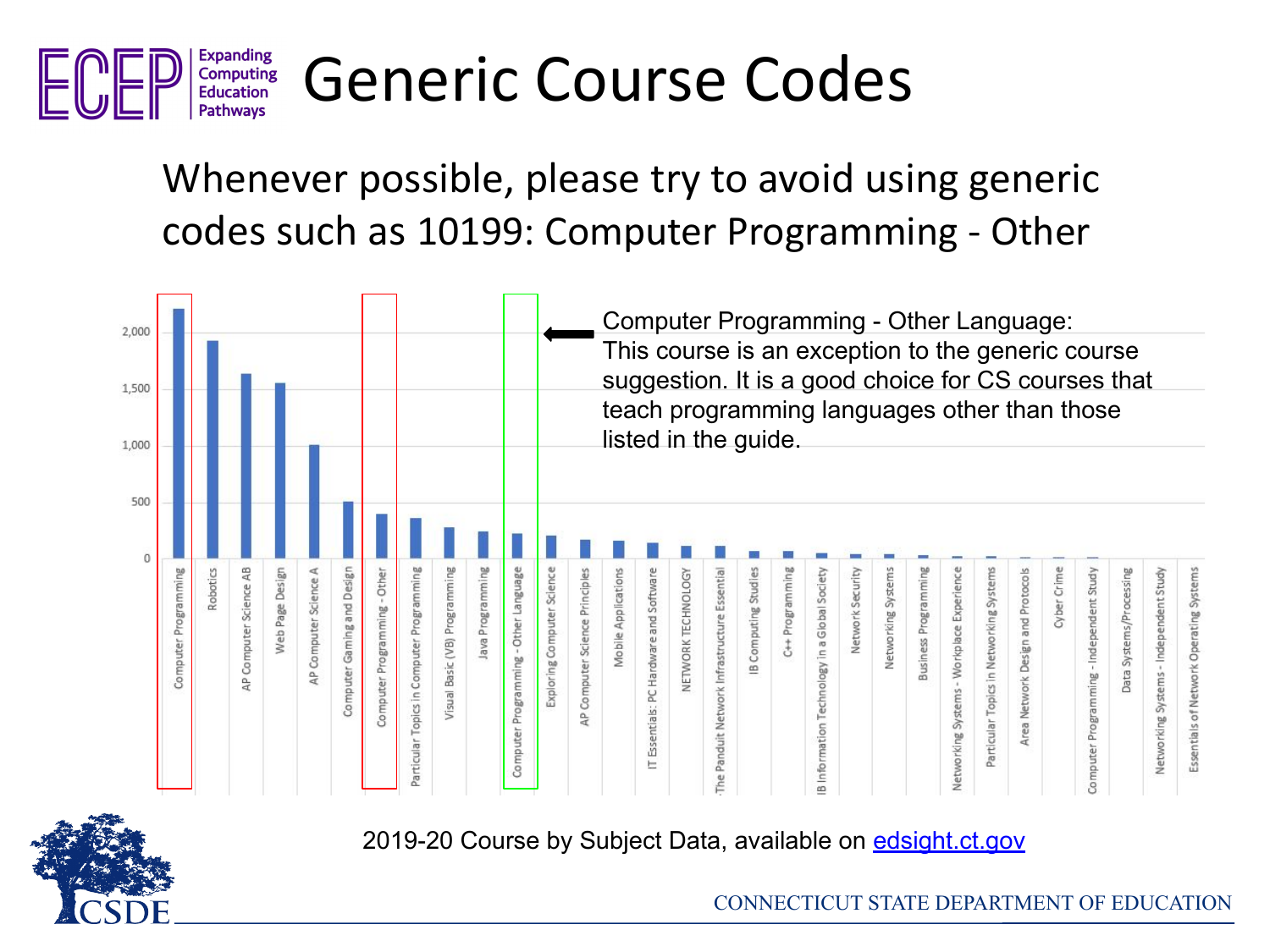

Organization of Courses

The CT CS Course Reporting Guide organizes CS Courses into two GROUPS.

#### **Group 1 Courses:**

- Align to [CSTA Standards](https://www.csteachers.org/page/standards)
- Would be difficult to teach and not align to [CSTA Standards](https://www.csteachers.org/page/standards)

#### **Group 2 Courses:**

- May align to **[CSTA](https://www.csteachers.org/page/standards)** [Standards](https://www.csteachers.org/page/standards) as well as other courses
- May have less direct focus on computer science

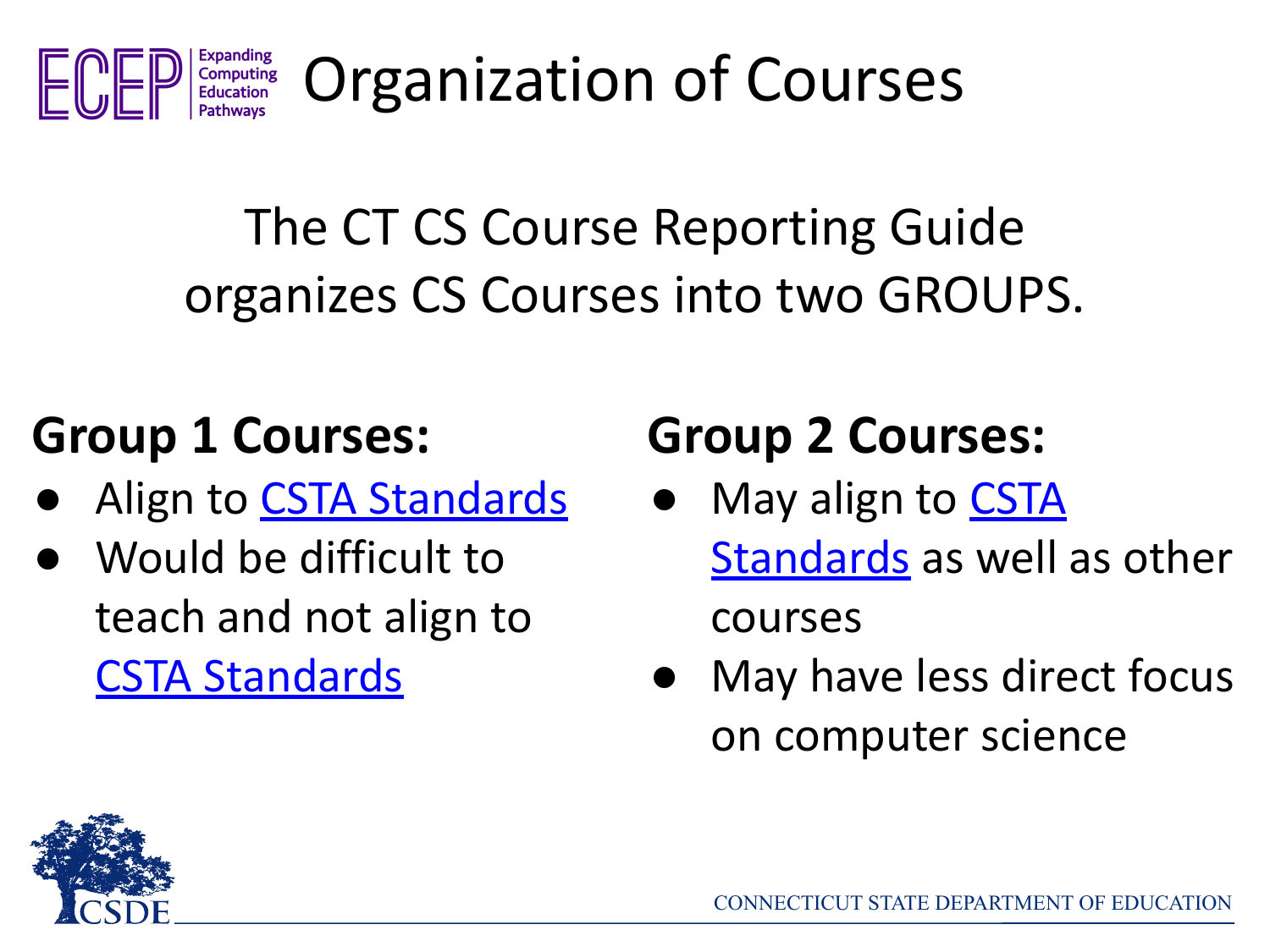#### **Expanding** Classifying Courses - Example 1 Computing **Education**

**AP Computer Science Principles AP Computer Science Principles** introduces students to the central ideas of CS, **fostering computational thinking and inviting students to understand how computing changes the world**. Students are encouraged to apply creative processes when developing **computational artifacts** and while using simulations to explore questions of interest. There is a focus on using technology and programming as a means to solve problems. This course highlights the relevance of computer science by emphasizing the vital impact advances in computing have on people and society. Students also have the opportunity to investigate the innovations in other fields that computing has made possible and examine the ethical implications of new computing technologies. Fundamental course components are: **creative thinking, abstraction, data, algorithms, programming, the internet and societal impact**.

Pathways

#### **SCED Code: 10019**

#### **10019: AP Computer Science Principles**

Following the College Board's suggested curriculum designed to parallel college-level computer science principles courses, **AP Computer Science Principles** courses introduce students to the fundamental ideas of computer science and **how to apply computational thinking across multiple disciplines**. These courses teach students to apply creative designs and innovative solutions when developing **computational artifacts**. These courses cover such topics as **creative development, data, algorithms and programming, computer systems and networks, and the impact of computing**.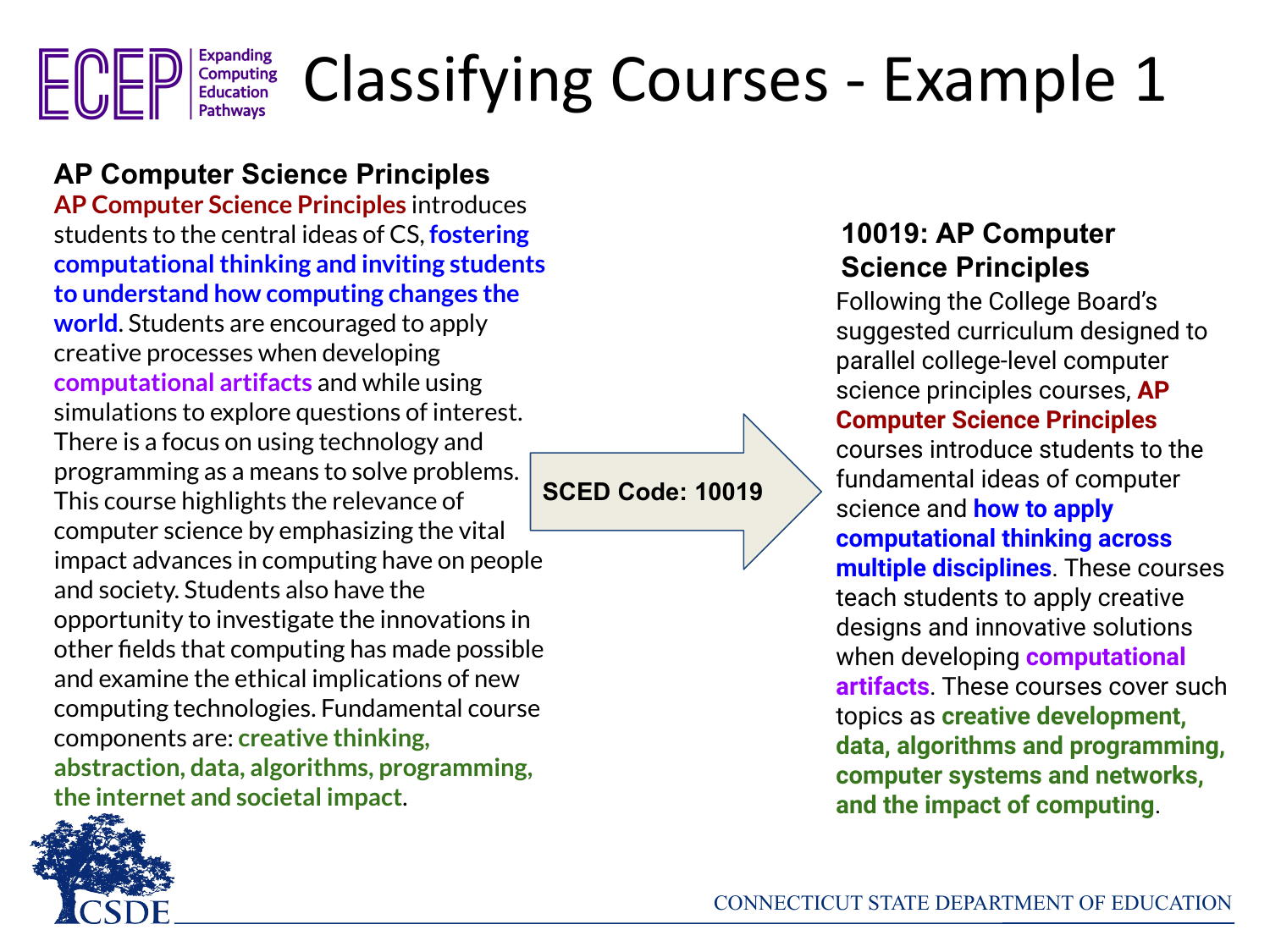

### Classifying Courses - Example 2

This course is designed to **Language** develop structured programming skills in **Python**. Learning to program offers the student an invaluable opportunity to develop **problem solving skills**. The process of defining a problem, breaking it down into a series of smaller problems and finally writing a computer program to solve it, is an **exercise in learning to think logically**.

Topics will include: Python program **structure**, using variables, controlling program flow (loops), functions and arrays. **SCED Code: 10156**

#### **Honors Python 10156: Computer Programming - Other**

Courses provide students with the opportunity to gain expertise in computer programs using languages other than those specified (such as Pascal, FORTRAN, **Python**, or emerging languages). As with other computer programming courses, the **emphasis is on how to structure** and document computer programs, using **problem-solving techniques**. As students advance, they learn how to best utilize the features and strengths of the language being used.

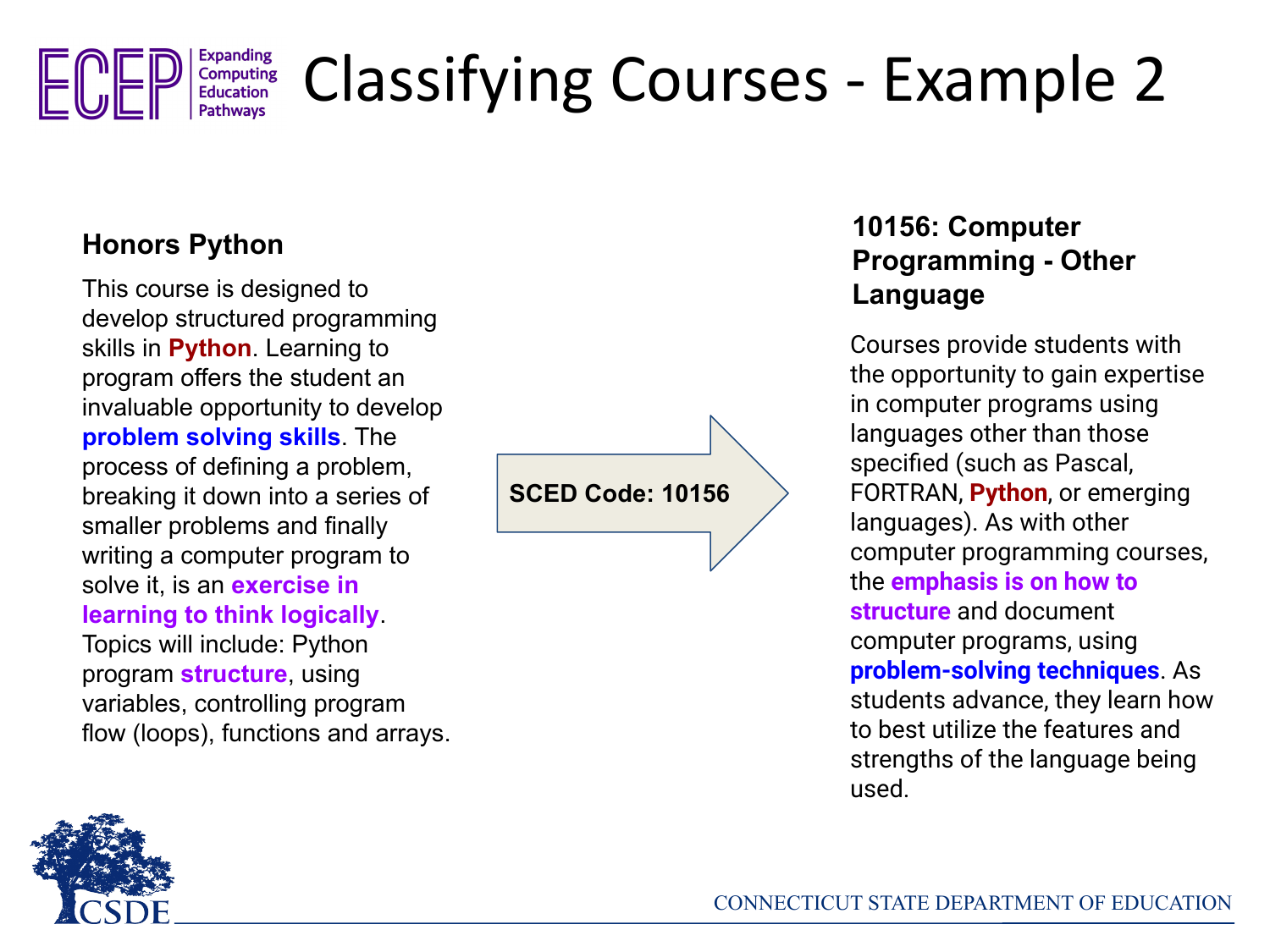

### Classifying Courses - Example 3

#### **Computer Technology - Hardware**

In this hands-on course students **build and repair computers utilizing modern concepts in PC architecture.** Students will research, design, and implement computer and **networking systems**, learning the **latest PC hardware and software technologies**.

**SCED Code: 10254**

#### **10254: IT Essentials: PC Hardware and Software**

IT Essentials: **PC Hardware and Software courses provide students with in-depth exposure to computer hardware and operating systems**. Course topics include the functionality of hardware and software components as well as suggested best practices in maintenance and safety issues. Students learn to assemble and configure a computer, install operating systems and software, and **troubleshoot hardware and software problems**. In addition, these courses introduce students to **networking** and often prepare them for industry certification.

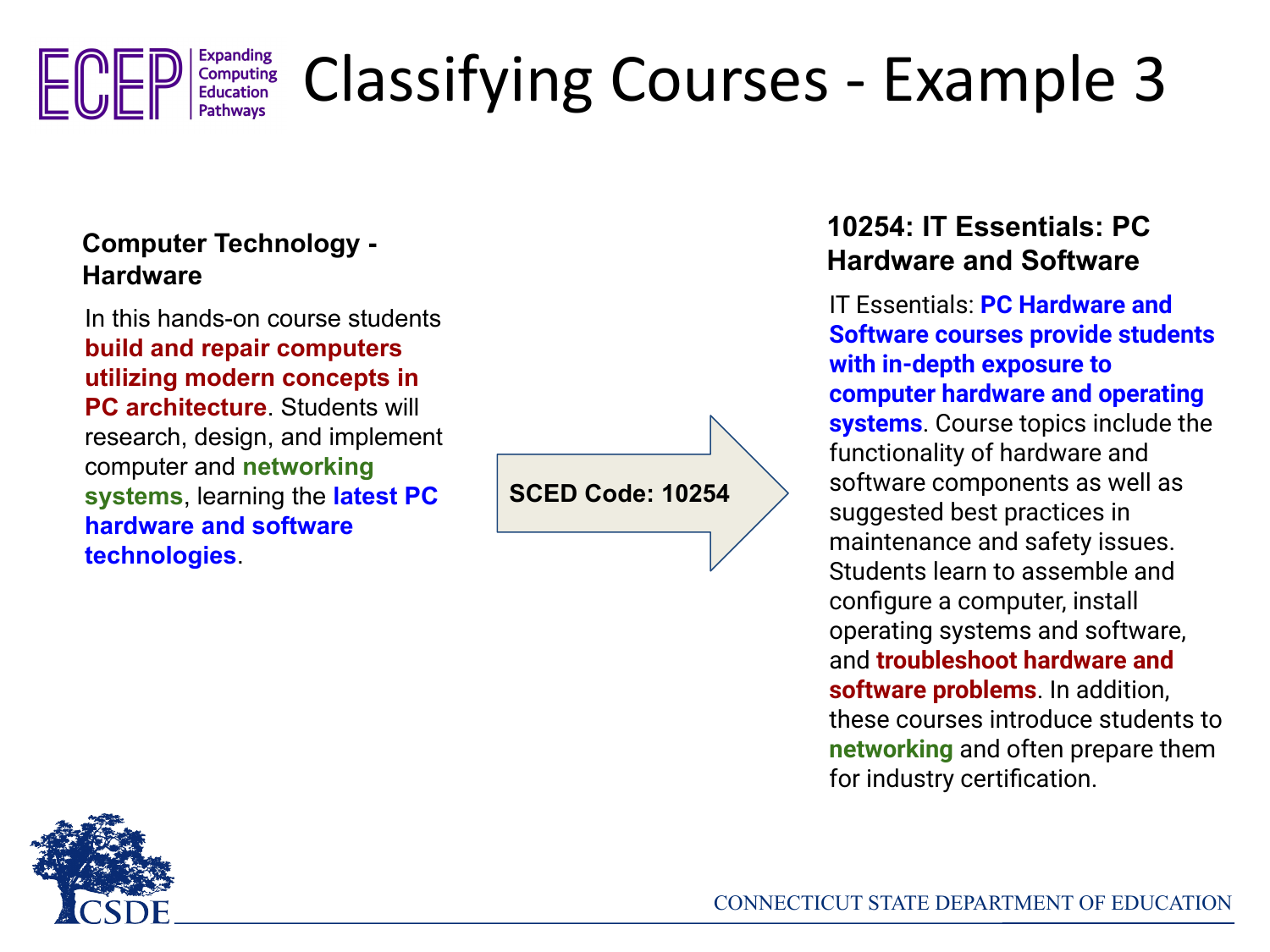

### Classifying Courses - Example 4

#### **Web Design**

With the ever-growing influence of the Internet, students need to prepare themselves for a web-based future. Through this course, students learn how to **design**, create, and manipulate **web sites** for personal and professional applications. In addition to **basic HTML code**, this course will include site design and management using Adobe Dreamweaver.

**SCED Code: 10201**

#### **10201: Web Page Design**

Web Page Design courses teach students how to **design websites** by introducing them to and refining their knowledge of site planning, page layout, graphic design, and the use of markup languages—**such as Extensible Hypertext Markup, JavaScript, Dynamic HTML, Document Object Model, and Cascading Style Sheets**—to develop and maintain a web page. These courses may also cover security and privacy issues, copyright infringement, trademarks, and other legal issues relating to the use of the Internet. Advanced topics may include the use of forms and scripts for database access, transfer methods, and networking fundamentals.